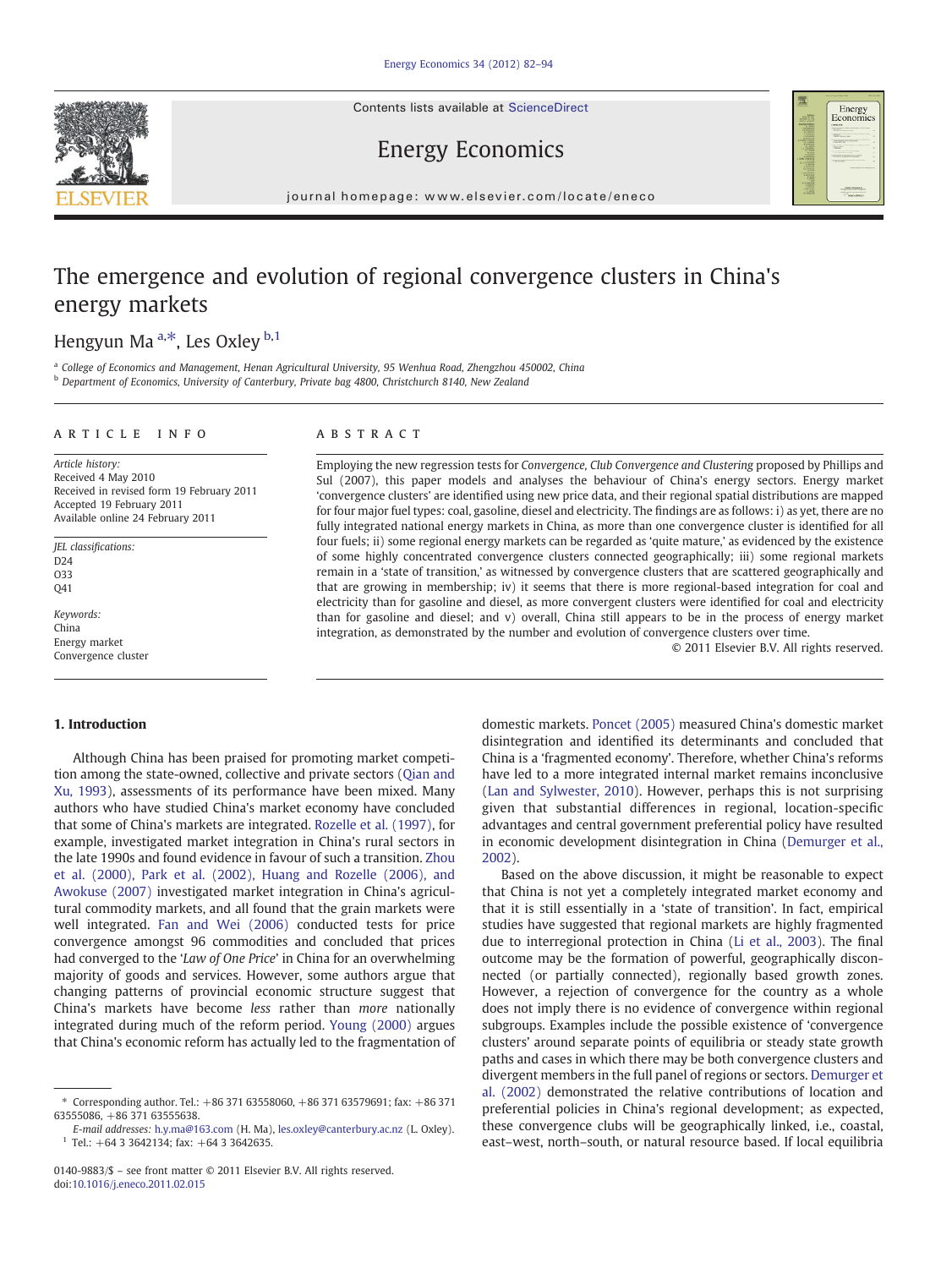or club convergence clusters exist, then it is of considerable interest as to where they are, what sectors they are in and whether they have/are evolving over time. In separate work, [Ma et al. \(2009b\) and Ma and](#page--1-0) [Oxley \(2010\)](#page--1-0) have investigated the convergence of major energy fuel price series using traditional unit root and panel cointegration methods. They found that energy price series are not convergent as a whole and regional energy price series display a differing convergent pattern; this finding implies that there might be some regional energy markets in China.

Given the above discussion of China's market performance, it seems important to investigate whether there is any empirical evidence for convergence clusters for specific commodities and how the clusters evolve over time. Therefore, several questions and issues are worth considering. Firstly, testing for the existence of convergence clusters and determining how regional markets have evolved in China can help us understand the process of China's market economic development and may provide useful insights for policy makers and academics. Secondly, given the concerns and doubts about China's economic reforms ([Demurger et al., 2002; Poncet, 2005; Young,](#page--1-0) [2000\)](#page--1-0), such tests can add to the evidence regarding China's market development and integration. Thirdly, although some studies have investigated China's market integration, most have focused on agricultural commodity markets ([Awokuse, 2007; Huang and Rozelle,](#page--1-0) [2006; Park et al., 2002; Zhou et al., 2000\)](#page--1-0) and aggregate commodity markets [\(Fan and Wei, 2006; Poncet, 2005\)](#page--1-0). Thus, few regional commodity markets have been investigated and identified, particularly the potential convergence clubs that might exist in regional energy markets. Finally, and perhaps most importantly, given the substantial differences in regional, location-specific advantages, central government preferential policy and economic reforms, it may be advantageous to investigate regional market formation and evolution rather than to simply determine whether China has a market economy as a whole.

A limited number of studies have identified economic growth and the development of convergence clubs in China. For example, [Maasoumi and Wang \(2008\)](#page--1-0) investigated regional economic reforms, economic growth economic development and convergence using a metric entropy-based measure. Their results show that there exist many small economic development convergence clubs in both the pre- and post-reform periods in China. [Weeks and Yao \(2003\)](#page--1-0) discovered system-wide income divergence during the reform period (1978–1997) because the coastal provinces do not share a common initial technology progress rate with the interior provinces. However, these studies do not relate to specific commodity market convergence cluster tests; thus far, there have been few econometric tests of 'convergence clustering' for important, specific commodity markets in China. Therefore, the main objective of this paper is to identify the existence of regional convergence clusters and critically investigate the transitional dynamics of their formation using the new testing procedures of [Phillips and Sul \(2007\)](#page--1-0) as they apply to China's four major fuel price series (coal, electricity, gasoline and diesel). Energy price reforms have perhaps had the most significant impact on the income transfer between the interior and coastal areas given that the interior provinces are the main suppliers of raw industrial materials.

The paper is organised as follows. Section 2 introduces China's major energy reforms to provide the historical background necessary to enable sensible interpretation of the results of the tests. Although econometrically powerful, the testing approach of [Phillips and Sul](#page--1-0) [\(2007\)](#page--1-0) is atheoretical because it requires no prior, specific inputs or assumptions regarding potential regional convergence club locations or associations. [Section 3](#page--1-0) outlines the testing approach and explained how it is applied to the data that are discussed in this section. [Section 4](#page--1-0) presents the empirical results and discussion. The final section presents some conclusions and possible policy implications.

### 2. China's major energy pricing reforms

China's energy reforms have recently been extensively documented. For example, refer to [Ma et al. \(2009a\)](#page--1-0) for an overview of both energy industry deregulation and energy pricing decentralisation. Here we simply describe some of the major energy pricing reforms in China that may have led to significant changes in behaviour to demonstrate the effects of the gradual pricing reform process. Within the period of analysis, there were four major energy pricing reforms of fuel price changes (see [Fig. 1\)](#page--1-0). These major energy pricing reforms occurred approximately in 1997, 1999, 2002 and 2004.

Firstly, as more coal entered the 'free' market, the controlled low price of 'in-plan' coal was difficult to sustain. Consequently, coal prices were gradually relaxed, and for the first time in 1997, intense bargaining between coal companies and power plants was introduced [\(Hang and Tu, 2007](#page--1-0)). This bargaining has led to a sharp increase in the price of coal since March 1997. Meanwhile, a new scheme, 'operationperiod price' and 'yardstick price',<sup>2</sup> was adopted to simplify the control of electricity pricing in 1997. The price under this scheme was based on an average social generation cost and a unified internal rate of return on capital over the remaining operation period. For plants already in existence, this is indeed an operation-period price; for new plants, the scheme actually specifies a unified yardstick price ([Ma and](#page--1-0) [He, 2008](#page--1-0)). This price reform led to a steady increase in the price of electricity after 1997, and prices became more volatile (Panel A of [Fig. 1\)](#page--1-0).

Secondly, domestic petroleum prices have been set in accordance with the international market since 1999 ([Hang and Tu, 2007](#page--1-0)). The central government sets the regional prices of refined oil products according to the Singaporean oil market, and as a result, the 1998 reform resulted in domestic petroleum prices increasing substantially [\(Wu, 2003](#page--1-0)). As shown in Panel B of [Fig. 1,](#page--1-0) spot prices of gasoline and diesel increased sharply, from approximately ¥2500/t in mid-1999 to more than ¥4000/t in October 2000, and then continuously regressed for one year until the beginning of 2002.

Thirdly, the system of government-guided coal pricing was abandoned, while electricity tariffs have remained regulated since 2002 [\(Wang, 2007\)](#page--1-0). As a result, the coal price increased in 2000 from approximately ¥250/t to ¥270/t, while electricity prices maintained at or near their previous trends. Thus, bargaining between the two parties became more intense after 2002. Only 90 million metric tonnes of coal were contracted in that year; this amount was less than 37% of the total demand for coal by power generators. Faced with serious power shortages, the National Development and Reform Committee issued an order declaring that the price of coal to generators was to be set as the midpoint between the requirements of the two parties in 2003 [\(Wang, 2007\)](#page--1-0). Coincidentally, petroleum prices had begun to rise, from ¥3000/t and ¥2700/t in early 2002 to ¥5700/t and ¥4700/t at the end of 2005 for gasoline and diesel, respectively.

Finally, the government introduced a new coal pricing policy called the 'co-movement' of prices of both coal and electricity in 2004 [\(Ma and He, 2008\)](#page--1-0). The co-movement was not a free market adjustment but was regulated and determined periodically by the State Development and Reform Committee to avoid extreme price fluctuations. Adjustments would be made only if coal price fluctuations exceeded 5%; otherwise, the change would be accumulated to the next adjustment period. However, it seems that this reform might

<sup>2</sup> "Operation-period prices" and "yardstick prices" were a new pricing scheme and were implemented in 1997; this scheme in many respects mirrors the US introduction of incentive regulation programmes, or yardstick programmes, as alternatives to rateof-return control since the late 1970s. Rate-of-return range programmes allow prices to fluctuate with changes in costs, while under yardstick competition programmes, a utility's price is based on the costs of comparable utilities. The change from 'repayment of principal and interest' to operation-period prices and yardstick prices in China serves a similar purpose [\(Ma and He, 2008\)](#page--1-0).